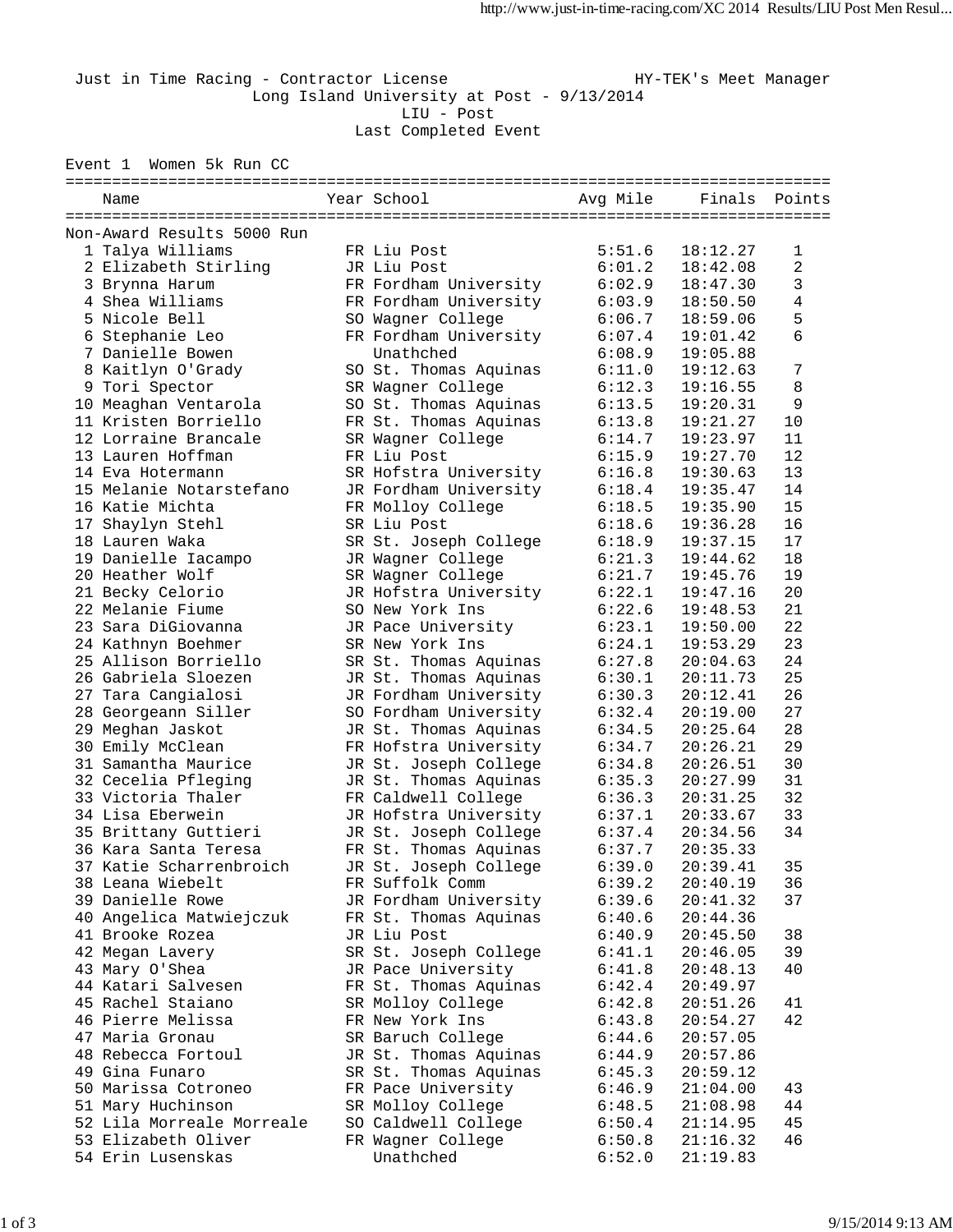| 55 Jumana Khatib          | SO St. Thomas Aquinas  | 6:52.4 | 21:21.04 |    |
|---------------------------|------------------------|--------|----------|----|
| 56 Patricia Nersten       | SO St. Thomas Aquinas  | 6:53.1 | 21:23.25 |    |
| 57 Tabitha MacKenzie      | FR Caldwell College    | 6:53.5 | 21:24.68 | 47 |
| 58 Marisa Schoeps         | SR Dowling College     | 6:54.5 | 21:27.64 | 48 |
| 59 Daisy Pogyo            | SO Mount Saint         | 6:54.7 | 21:28.38 | 49 |
| 60 Gladys Kimutai         | SR New York Ins        | 6:55.6 | 21:31.07 | 50 |
|                           |                        |        |          |    |
| 61 Christine Ulto         | SO Fordham University  | 6:56.2 | 21:32.93 |    |
| 62 Jessica Wiking         | JR Liu Post            | 6:57.1 | 21:35.71 | 51 |
| 63 Taylor Landis          | JR Caldwell College    | 6:58.0 | 21:38.47 | 52 |
| 64 Josephine Jacob-Dolan  | SO Fordham University  | 6:58.9 | 21:41.36 |    |
| 65 Carly Howard           | FR Molloy College      | 7:00.5 | 21:46.35 | 53 |
| 66 Lina Cruz              | SR Baruch College      | 7:02.4 | 21:52.10 |    |
| 67 Kelly Roberts          | SO St. Joseph College  | 7:04.1 | 21:57.59 | 54 |
| 68 Alondra Sanchez Solano | SO Caldwell College    | 7:04.4 | 21:58.41 | 55 |
|                           |                        |        |          |    |
| 69 Alisa Cipolla          | SR St. Thomas Aquinas  | 7:05.7 | 22:02.57 |    |
| 70 Katelyn Garvey         | SR St. Thomas Aquinas  | 7:06.7 | 22:05.49 |    |
| 71 Ashley Clayton         | FR Mount Saint         | 7:09.8 | 22:15.32 | 56 |
| 72 Ashley Weintraub       | SR St. Thomas Aquinas  | 7:10.5 | 22:17.53 |    |
| 73 Patricia Romano        | FR Hofstra University  | 7:11.3 | 22:19.72 | 57 |
| 74 Faye Waanders          | SR Caldwell College    | 7:18.7 | 22:42.81 | 58 |
| 75 Cara Loftus            | FR Molloy College      | 7:20.1 | 22:47.23 | 59 |
| 76 Bianca Gizzo           | JR Pace University     | 7:20.3 | 22:47.86 | 60 |
| 77 Kymberly Johnson       | JR Queens College      | 7:20.9 | 22:49.59 | 61 |
| 78 Bernadette Calabrese   | FR Suffolk Comm        | 7:22.7 | 22:55.17 | 62 |
|                           |                        |        |          |    |
| 79 Tiffany Eberhart       | SO University o        | 7:24.5 | 23:00.99 | 63 |
| 80 Carina Bonilla         | SR Farmingdale College | 7:25.4 | 23:03.56 | 64 |
| 81 Jessica Marco          | JR Caldwell College    | 7:25.9 | 23:05.17 | 65 |
| 82 Kristina Schrepf       | SO St. Joseph College  | 7:27.7 | 23:10.79 | 66 |
| 83 Louise Ovner           | SO University o        | 7:28.7 | 23:13.93 | 67 |
| 84 Melanie Sterling       | SO Suffolk Comm        | 7:28.8 | 23:14.30 | 68 |
| 85 Ashlee Rommeney        | FR Suffolk Comm        | 7:30.1 | 23:18.15 | 69 |
| 86 Marissa LoSchiavo      | FR St. Joseph College  | 7:31.4 | 23:22.30 |    |
| 87 Megan Eiseman          | FR Farmingdale College | 7:38.5 | 23:44.33 | 70 |
| 88 Sadie Polillio         | SO Caldwell College    | 7:38.8 | 23:45.27 |    |
| 89 Nicole Franz           | FR Farmingdale College | 7:40.4 | 23:50.30 | 71 |
| 90 Amira Dubissette       |                        |        |          | 72 |
|                           | SO Queens College      | 7:41.1 | 23:52.45 |    |
| 91 Kaitlin Gallagher      | FR St. Joseph College  | 7:41.3 | 23:53.19 |    |
| 92 Clarissa Bernardo      | FR Molloy College      | 7:43.8 | 24:00.92 | 73 |
| 93 Katherine Saldana      | SO Queens College      | 7:44.3 | 24:02.25 | 74 |
| 94 Ronsheica Cadogan      | SO Queens College      | 7:46.1 | 24:08.13 | 75 |
| 95 Kathrine Monti         | SR Farmingdale College | 7:50.8 | 24:22.58 | 76 |
| 96 Ellen Kim              | SO Farmingdale College | 7:52.2 | 24:27.03 | 77 |
| 97 Christina Parrish      | FR St. Joseph College  | 7:54.1 | 24:32.91 |    |
| 98 Leslee Sena            | SO Caldwell College    | 7:55.5 | 24:37.14 |    |
| 99 Ally Maxwell           | FR Mount Saint         | 7:56.1 | 24:38.94 | 78 |
| 100 Nora DiMaria          | FR Suffolk Comm        | 7:57.3 | 24:42.74 | 79 |
| 101 Erin Smith            |                        | 7:58.4 | 24:46.22 | 80 |
|                           | SO Dowling College     |        |          |    |
| 102 Brittany Collins      | JR St. Joseph College  | 7:58.7 | 24:47.23 |    |
| 103 Courtney Jankowski    | JR Pace University     | 8:03.2 | 25:00.99 | 81 |
| 104 Grace Telesco         | JR Pace University     | 8:03.4 | 25:01.63 | 82 |
| 105 Evelyn Ovner          | SO University o        | 8:05.4 | 25:08.06 | 83 |
| 106 Lia Matz              | JR New York Ins        | 8:05.8 | 25:09.22 | 84 |
| 107 Nicole Hein           | SO Molloy College      | 8:07.9 | 25:15.82 | 85 |
| 108 Tara Hansen           | SO St. Thomas Aquinas  | 8:08.3 | 25:16.89 |    |
| 109 Kaitlin Certa         | FR Molloy College      | 8:08.9 | 25:18.71 |    |
| 110 Bernadette Gruol      | SR Queens College      | 8:09.0 | 25:19.17 | 86 |
| 111 Katelyn Spadalik      | SR Pace University     | 8:09.8 | 25:21.75 | 87 |
|                           |                        |        |          |    |
| 112 Karen Heng            | SR Baruch College      | 8:13.1 | 25:31.87 |    |
| 113 Jackie Anderson       | SR Dowling College     | 8:17.9 | 25:46.85 | 88 |
| 114 Alex Franciosa        | FR Pace University     | 8:18.7 | 25:49.32 |    |
| 115 Samantha Baculy       | JR St. Joseph College  | 8:19.7 | 25:52.35 |    |
| 116 Danielle Maffei       | JR Mount Saint         | 8:31.5 | 26:29.08 | 89 |
| 117 Shannon Reilly        | JR Mount Saint         | 8:32.5 | 26:32.21 | 90 |
| 118 Brie Ament            | JR Dowling College     | 8:36.9 | 26:45.74 | 91 |
| 119 Jephelin Carilllos    | SO Nassau Commu        | 8:37.7 | 26:48.17 |    |
|                           |                        |        |          |    |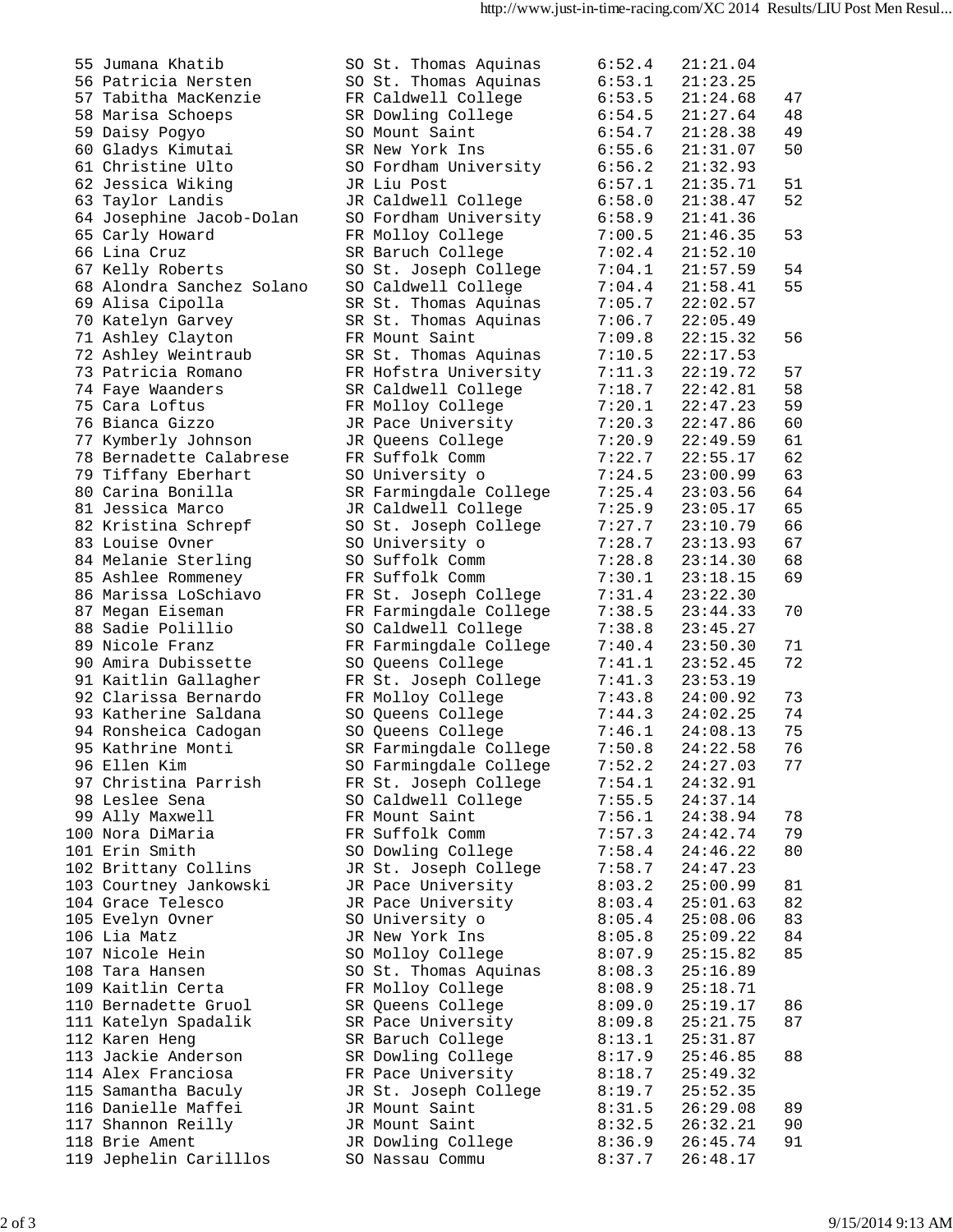| 120 Kim Asdahl<br>121 Jetsenia Maldonado<br>122 Ashley Firestone<br>123 Kazie Gravey<br>124 Trisha Serras<br>125 Jaclyn Andracchi<br>126 Linda Bezdekova<br>127 Caitlyn Walker<br>128 Ana Carballo | SR Farmingdale College<br>SR University o<br>SO Dowling College<br>JR Farmingdale College<br>SO Dowling College<br>SO Mount Saint<br>SO Baruch College<br>SR University o<br>SR Caldwell College |              |    |    |    | 8:42.8<br>8:51.6<br>8:56.2<br>8:56.3<br>8:57.7<br>9:06.2<br>9:09.9<br>9:11.5<br>10:19.9 |     | 27:04.08<br>27:31.48<br>27:45.68<br>27:46.04<br>27:50.43<br>28:16.83<br>28:28.24<br>28:33.25<br>32:05.87 | 92<br>93<br>94<br>95<br>96<br>97<br>98 |
|----------------------------------------------------------------------------------------------------------------------------------------------------------------------------------------------------|--------------------------------------------------------------------------------------------------------------------------------------------------------------------------------------------------|--------------|----|----|----|-----------------------------------------------------------------------------------------|-----|----------------------------------------------------------------------------------------------------------|----------------------------------------|
|                                                                                                                                                                                                    |                                                                                                                                                                                                  | Team Scores  |    |    |    |                                                                                         |     |                                                                                                          |                                        |
| Rank Team                                                                                                                                                                                          | Total                                                                                                                                                                                            | $\mathbf{1}$ | 2  | 3  | 4  | 5                                                                                       | * 6 | $*7$<br>*8                                                                                               | * 9                                    |
| Non-Award Results 5000 Run<br>1 Fordham University<br>Total Time:<br>1:36:27.11                                                                                                                    | 53                                                                                                                                                                                               | 3            | 4  | 6  | 14 | 26                                                                                      | 27  | 37                                                                                                       |                                        |
| Average:<br>19:17.42<br>2 Wagner College<br>Total Time:<br>1:37:09.96                                                                                                                              | 61                                                                                                                                                                                               | 5            | 8  | 11 | 18 | 19                                                                                      | 46  |                                                                                                          |                                        |
| 19:26.00<br>Average:<br>3 Liu Post<br>Total Time:<br>1:36:43.83<br>19:20.77                                                                                                                        | 69                                                                                                                                                                                               | $\mathbf{1}$ | 2  | 12 | 16 | 38                                                                                      | 51  |                                                                                                          |                                        |
| Average:<br>4 St. Thomas Aquinas<br>Total Time:<br>1:38:10.57<br>19:38.12<br>Average:                                                                                                              | 75                                                                                                                                                                                               | 7            | 9  | 10 | 24 | 25                                                                                      | 28  | 31                                                                                                       |                                        |
| 5 Hofstra University<br>Total Time:<br>1:42:37.39<br>20:31.48<br>Average:                                                                                                                          | 152                                                                                                                                                                                              | 13           | 20 | 29 | 33 | 57                                                                                      |     |                                                                                                          |                                        |
| 6 St. Joseph College<br>Total Time:<br>1:42:03.69<br>20:24.74<br>Average:                                                                                                                          | 155                                                                                                                                                                                              | 17           | 30 | 34 | 35 | 39                                                                                      | 54  | 66                                                                                                       |                                        |
| 7 Molloy College<br>Total Time:<br>1:46:09.72<br>Average:<br>21:13.95                                                                                                                              | 212                                                                                                                                                                                              | 15           | 41 | 44 | 53 | 59                                                                                      | 73  | 85                                                                                                       |                                        |
| 8 New York Institute/Tech<br>Total Time:<br>1:47:16.38<br>21:27.28<br>Average:                                                                                                                     | 220                                                                                                                                                                                              | 21           | 23 | 42 | 50 | 84                                                                                      |     |                                                                                                          |                                        |
| 9 Caldwell College<br>Total Time: 1:46:47.76<br>21:21.56<br>Average:                                                                                                                               | 231                                                                                                                                                                                              | 32           | 45 | 47 | 52 | 55                                                                                      | 58  | 65                                                                                                       |                                        |
| 10 Pace University<br>Total Time:<br>1:49:30.98<br>21:54.20<br>Average:                                                                                                                            | 246                                                                                                                                                                                              | 22           | 40 | 43 | 60 | 81                                                                                      | 82  | 87                                                                                                       |                                        |
| 11 Suffolk Community College<br>Total Time:<br>1:54:50.55<br>22:58.11<br>Average:                                                                                                                  | 314                                                                                                                                                                                              | 36           | 62 | 68 | 69 | 79                                                                                      |     |                                                                                                          |                                        |
| 12 Farmingdale College<br>Total Time:<br>1:59:27.81<br>23:53.56<br>Average:                                                                                                                        | 358                                                                                                                                                                                              | 64           | 70 | 71 | 76 | 77                                                                                      | 92  | 95                                                                                                       |                                        |
| 13 Mount Saint Vincent Colle<br>Total Time:<br>2:01:23.93<br>24:16.79<br>Average:                                                                                                                  | 362                                                                                                                                                                                              | 49           | 56 | 78 | 89 | 90                                                                                      | 97  |                                                                                                          |                                        |
| 14 Queens College<br>Total Time:<br>2:00:11.59<br>24:02.32<br>Average:                                                                                                                             | 368                                                                                                                                                                                              | 61           | 72 | 74 | 75 | 86                                                                                      |     |                                                                                                          |                                        |
| 15 Dowling College<br>Total Time:<br>2:06:32.13<br>25:18.43<br>Average:                                                                                                                            | 401                                                                                                                                                                                              | 48           | 80 | 88 | 91 | 94                                                                                      | 96  |                                                                                                          |                                        |
| 16 University of Bridgeport<br>Total Time:<br>2:07:27.71<br>25:29.55<br>Average:                                                                                                                   | 404                                                                                                                                                                                              | 63           | 67 | 83 | 93 | 98                                                                                      |     |                                                                                                          |                                        |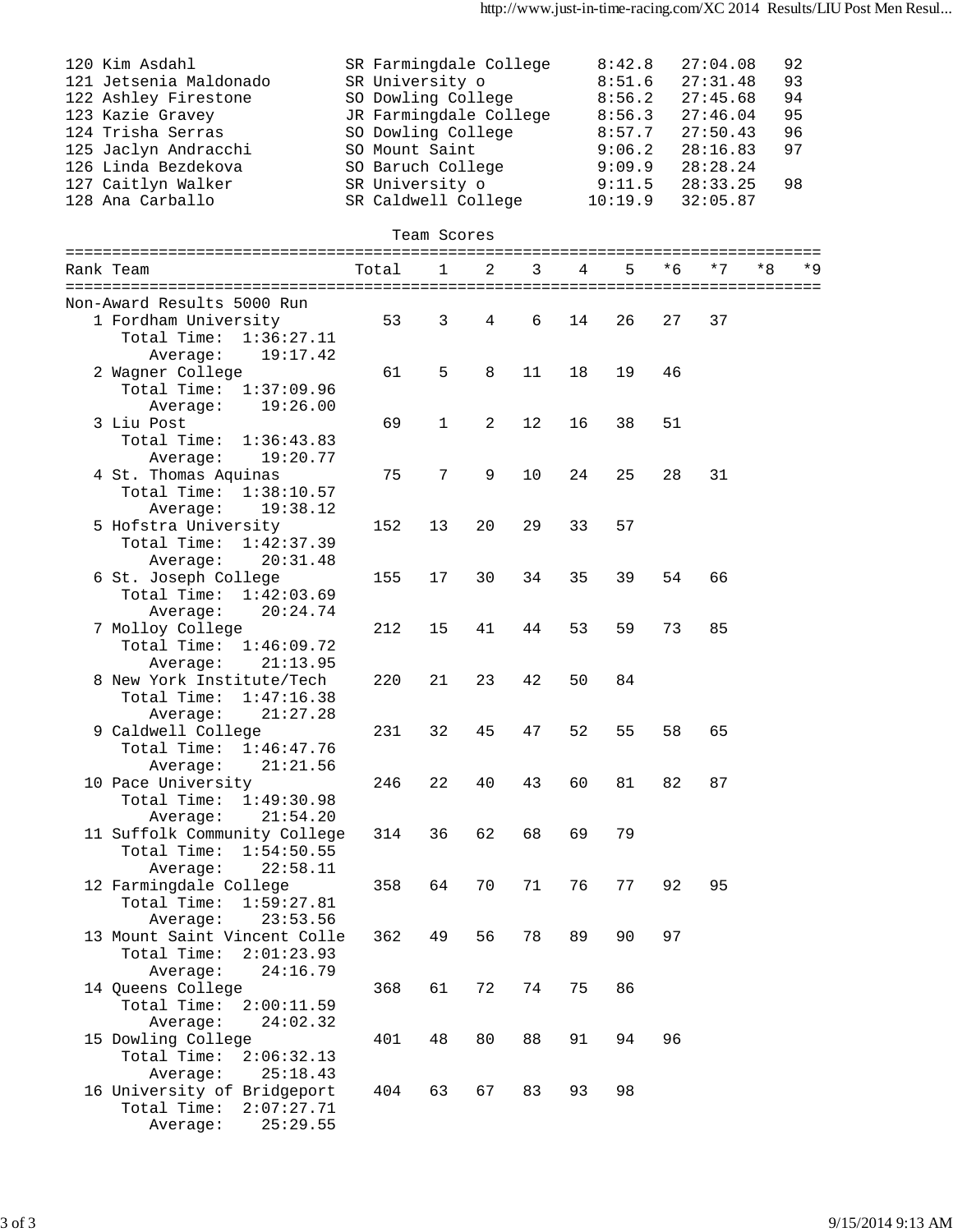Just in Time Racing - Contractor License Manager HY-TEK's Meet Manager Long Island University at Post - 9/13/2014 LIU - Post Last Completed Event

Event 2 Men 8k Run CC

| Name                       |  | Year School           | Avg Mile | Finals Points |    |  |  |  |  |
|----------------------------|--|-----------------------|----------|---------------|----|--|--|--|--|
|                            |  |                       |          |               |    |  |  |  |  |
| Non-Award Results 8000 Run |  |                       |          |               |    |  |  |  |  |
| 1 Brian Cook               |  | FR Fordham University | 5:00.2   | 24:52.01      | 1  |  |  |  |  |
| 2 Nik O'Brien              |  | FR Fordham University | 5:04.7   | 25:14.41      | 2  |  |  |  |  |
| 3 Thomas Slattery          |  | FR Fordham University | 5:06.2   | 25:21.87      | 3  |  |  |  |  |
| 4 Conor Gallagher          |  | JR Molloy College     | 5:08.1   | 25:31.41      | 4  |  |  |  |  |
| 5 Louis Santelli           |  | FR Fordham University | 5:08.4   | 25:32.61      | 5  |  |  |  |  |
| 6 Jacob Malakoff           |  | SR Wagner College     | 5:08.6   | 25:33.83      | 6  |  |  |  |  |
| 7 Daniel Barlev            |  | FR Hofstra University | 5:08.8   | 25:35.08      | 7  |  |  |  |  |
| 8 Michael Scott            |  | SO Liu Post           | 5:10.4   | 25:42.94      | 8  |  |  |  |  |
| 9 Rodney Chirchir          |  | FR Hofstra University | 5:11.2   | 25:46.75      | 9  |  |  |  |  |
| 10 Mike Galonski           |  | Unathched             | 5:12.7   | 25:54.00      |    |  |  |  |  |
| 11 Scott Litts             |  | SR Dowling College    | 5:13.9   | 26:00.41      |    |  |  |  |  |
| 12 Michael Darnell         |  | JR Molloy College     | 5:14.1   | 26:01.18      | 10 |  |  |  |  |
| 13 Jack Finlayson          |  | SO Hofstra University | 5:15.8   | 26:09.64      | 11 |  |  |  |  |
| 14 Kurt Samuel             |  | SR Queens College     | 5:16.3   | 26:12.26      | 12 |  |  |  |  |
| 15 Brian Wersan            |  | SR St. Joseph College | 5:17.0   | 26:15.47      | 13 |  |  |  |  |
| 16 Fritz Heinrich          |  | FR Fordham University | 5:17.2   | 26:16.59      | 14 |  |  |  |  |
| 17 Alan Hetherington       |  | FR Hofstra University | 5:21.1   | 26:35.76      | 15 |  |  |  |  |
| 18 James Naglieri          |  | SR Wagner College     | 5:22.3   | 26:41.71      | 16 |  |  |  |  |
| 19 Joey Abbatiello         |  | FR Wagner College     | 5:23.5   | 26:48.08      | 17 |  |  |  |  |
| 20 Alfred Williams         |  | FR Wagner College     | 5:24.5   | 26:53.10      | 18 |  |  |  |  |
| 21 Tyler Bay               |  | SR Queens College     | 5:24.9   | 26:54.78      | 19 |  |  |  |  |
| 22 Travis Laderer          |  | FR Molloy College     | 5:25.1   | 26:56.04      | 20 |  |  |  |  |
| 23 Randall Turner          |  | SO Fordham University | 5:25.4   | 26:57.41      | 21 |  |  |  |  |
| 24 Thomas Ruppel           |  | FR New York Ins       | 5:25.6   | 26:58.39      | 22 |  |  |  |  |
| 25 Andrew Nadler           |  | SR Queens College     | 5:25.7   | 26:58.80      | 23 |  |  |  |  |
| 26 Austin Jenkins          |  | FR Hofstra University | 5:26.0   | 27:00.29      | 24 |  |  |  |  |
|                            |  |                       |          |               | 25 |  |  |  |  |
| 27 William Slattery        |  | SR Fordham University | 5:26.5   | 27:03.07      | 26 |  |  |  |  |
| 28 Dillon Scibelli         |  | SO Queens College     | 5:28.3   | 27:11.73      | 27 |  |  |  |  |
| 29 Thomas Dreyer           |  | JR Molloy College     | 5:28.7   | 27:14.00      |    |  |  |  |  |
| 30 Patrick Golberg         |  | SO Mount Saint        | 5:29.6   | 27:18.14      | 28 |  |  |  |  |
| 31 Yehia Fahmy             |  | JR Fordham University | 5:29.7   | 27:18.97      |    |  |  |  |  |
| 32 Asaad Jeffrey           |  | FR St. Thomas Aquinas | 5:30.4   | 27:22.21      | 29 |  |  |  |  |
| 33 Vincent Vazquez         |  | FR St. Thomas Aquinas | 5:30.5   | 27:22.74      | 30 |  |  |  |  |
| 34 Shane Martensen         |  | SO Molloy College     | 5:30.8   | 27:24.24      | 31 |  |  |  |  |
| 35 Steven Arnone           |  | JR Liu Post           | 5:30.9   | 27:24.66      | 32 |  |  |  |  |
| 36 Liam Gallagher          |  | FR Molloy College     | 5:31.1   | 27:25.53      | 33 |  |  |  |  |
| 37 Joseph Chegwidden       |  | SR St. Thomas Aquinas | 5:33.9   | 27:39.58      | 34 |  |  |  |  |
| 38 Robert Mullen           |  | SR Dowling College    | 5:34.7   | 27:43.62      |    |  |  |  |  |
| 39 Peter Strom             |  | SO Fordham University | 5:35.8   | 27:49.14      |    |  |  |  |  |
| 40 Ryah Gioe               |  | FR Liu Post           | 5:35.9   | 27:49.75      | 35 |  |  |  |  |
| 41 Jonathan Afanador       |  | Unathched             | 5:36.8   | 27:54.02      |    |  |  |  |  |
| 42 Daniel Green            |  | SR Fordham University | 5:37.5   | 27:57.33      |    |  |  |  |  |
| 43 Lester Taylor           |  | SR Fordham University | 5:37.5   | 27:57.66      |    |  |  |  |  |
| 44 Nick Morfesi            |  | FR St. Joseph College | 5:37.9   | 27:59.56      | 36 |  |  |  |  |
| 45 Michael Campbell        |  | FR Fordham University | 5:38.9   | 28:04.52      |    |  |  |  |  |
| 46 Darius Moulton          |  | JR Wagner College     | 5:39.5   | 28:07.23      | 37 |  |  |  |  |
| 47 Nick Diaz               |  | SO St. Joseph College | 5:39.6   | 28:07.89      | 38 |  |  |  |  |
| 48 Joe Battaglia           |  | FR New York Ins       | 5:39.8   | 28:08.69      | 39 |  |  |  |  |
| 49 Ryan Gasser             |  | SO St. Thomas Aquinas | 5:40.6   | 28:12.92      | 40 |  |  |  |  |
| 50 Tim Mendez              |  | SR Wagner College     | 5:41.0   | 28:14.78      | 41 |  |  |  |  |
| 51 Tyler McGarvey          |  | SO Liu Post           | 5:41.1   | 28:15.39      | 42 |  |  |  |  |
| 52 Jack Schnorbus          |  | FR Wagner College     | 5:41.3   | 28:16.30      | 43 |  |  |  |  |
| 53 Eric Haslbauer          |  | SR Molloy College     | 5:43.2   | 28:25.93      | 44 |  |  |  |  |
| 54 Jamer Linares           |  | SO St. Thomas Aquinas | 5:43.4   | 28:26.73      | 45 |  |  |  |  |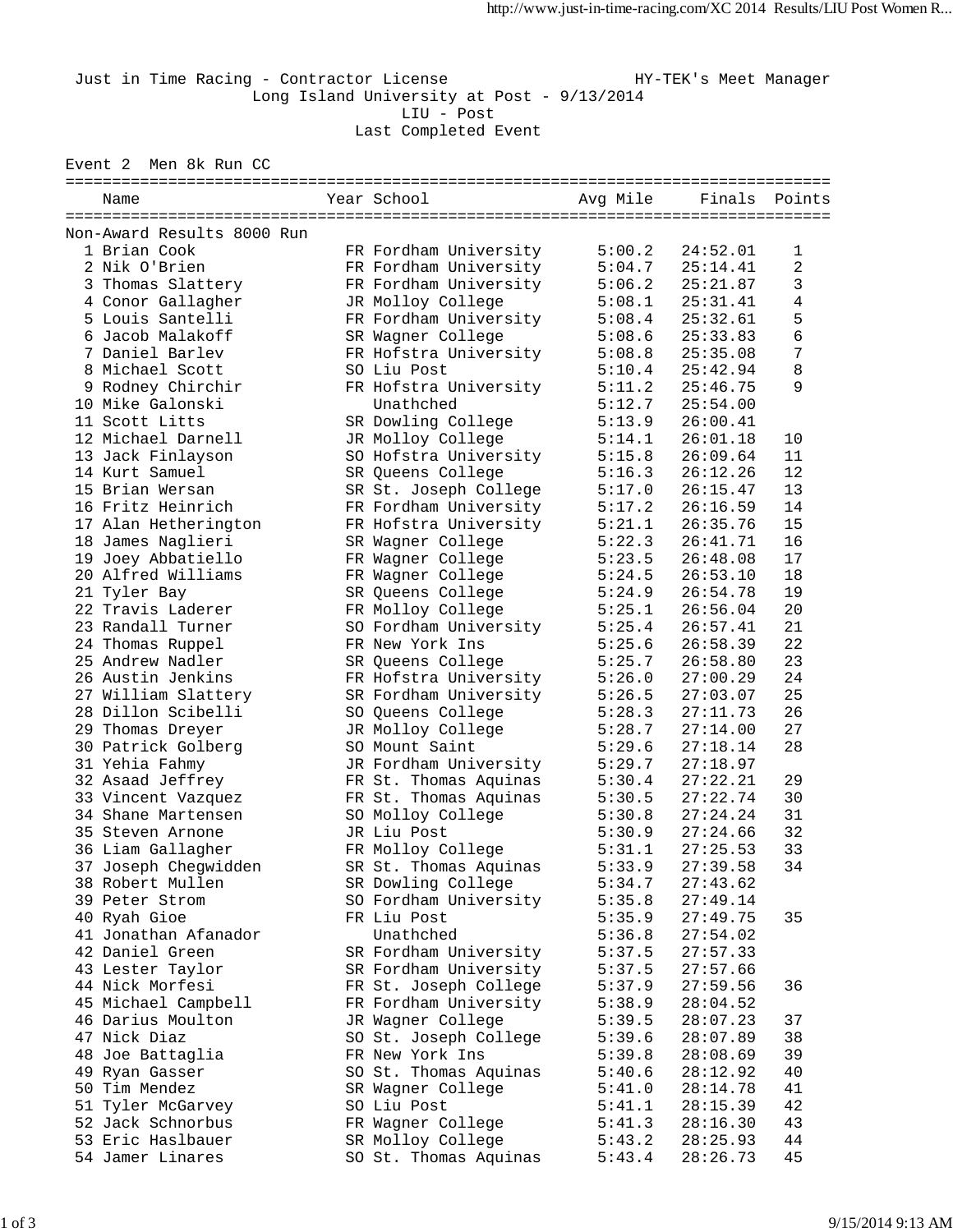| 55 James Dachille        | FR Nassau Commu        | 5:46.4 | 28:41.67 |    |
|--------------------------|------------------------|--------|----------|----|
| 56 Mike Simon            | FR Hofstra University  | 5:47.2 | 28:45.52 | 46 |
| 57 Bishoy Bishara        | FR New York Ins        | 5:47.3 | 28:46.11 | 47 |
| 58 Mike LoSchiavo        | JR St. Joseph College  | 5:48.7 | 28:53.25 | 48 |
| 59 Nicholas Mavros       | SR New York Ins        | 5:50.6 | 29:02.69 | 49 |
| 60 Kevin Lopez           | JR Queens College      | 5:52.1 | 29:10.04 | 50 |
| 61 Joseph Lasher         | SR Liu Post            | 5:52.2 | 29:10.33 | 51 |
|                          |                        |        |          |    |
| 62 Nicholas Calixto      | FR Caldwell College    | 5:53.1 | 29:14.99 | 52 |
| 63 Christopher Panepinto | SO St. Thomas Aquinas  | 5:54.0 | 29:19.31 | 53 |
| 64 Gabriel Navarro       | FR Pace University     | 5:55.4 | 29:26.63 | 54 |
| 65 Chris Lipari          | JR New York Ins        | 5:56.5 | 29:32.05 | 55 |
| 66 Stephan Owens         | SR New York Ins        | 5:56.8 | 29:33.51 | 56 |
| 67 Nawquan Crowell       | SR University o        | 5:57.7 | 29:37.97 | 57 |
| 68 Rich Schimmel         | SR St. Joseph College  | 5:59.9 | 29:48.90 | 58 |
| 69 Devon Lides           | FR New York Ins        | 6:00.3 | 29:50.75 | 59 |
| 70 Tim Elgort            | SO St. Joseph College  | 6:03.9 | 30:08.56 | 60 |
| 71 James Golberg         | SR Mount Saint         | 6:05.9 | 30:18.44 | 61 |
| 72 Kevin Villalta        | FR Caldwell College    | 6:06.1 | 30:19.88 | 62 |
| 73 Christian Diaz        | FR St. Thomas Aquinas  | 6:06.2 | 30:20.20 | 63 |
| 74 Nick Russo            |                        | 6:06.6 |          | 64 |
|                          | JR St. Joseph College  |        | 30:22.31 |    |
| 75 Daniel Citardi        | FR Pace University     | 6:06.8 | 30:23.09 | 65 |
| 76 Kevin Sanders         | SR St. Joseph College  | 6:07.4 | 30:26.13 |    |
| 77 Brian Doxey           | Unathched              | 6:07.8 | 30:28.07 |    |
| 78 Dan Barrett           | JR Farmingdale College | 6:08.2 | 30:30.09 | 66 |
| 79 Konrad Rogowski       | FR Farmingdale College | 6:10.2 | 30:40.24 | 67 |
| 80 Mario Mayen           | JR St. Joseph College  | 6:12.8 | 30:53.10 |    |
| 81 Chris Richards        | JR St. Joseph College  | 6:13.5 | 30:56.59 |    |
| 82 Vichinsky Elien       | SO Dowling College     | 6:13.8 | 30:57.71 |    |
| 83 John Suchopar         | JR St. Joseph College  | 6:14.7 | 31:02.50 |    |
| 84 Richard Cant          | SO St. Thomas Aquinas  | 6:16.0 | 31:08.80 |    |
| 85 John Wood             | Unathched              | 6:16.8 | 31:13.08 |    |
| 86 Dustin MacKenzie      | JR Caldwell College    | 6:17.0 | 31:13.96 | 68 |
| 87 Ruiz Rafael           |                        | 6:23.9 | 31:48.33 | 69 |
|                          | FR Caldwell College    |        |          |    |
| 88 Julio Jimenez         | SO Farmingdale College | 6:24.0 | 31:48.89 | 70 |
| 89 Jacob Kashani         | SO Farmingdale College | 6:26.6 | 32:01.45 | 71 |
| 90 Nicholas Porretta     | SO Pace University     | 6:28.0 | 32:08.61 | 72 |
| 91 Stephen Paulus        | FR St. Thomas Aquinas  | 6:29.6 | 32:16.56 |    |
| 92 Christopher Gilles    | SO Caldwell College    | 6:30.4 | 32:20.49 | 73 |
| 93 Christopher Dreher    | FR Farmingdale College | 6:30.8 | 32:22.39 | 74 |
| 94 Christian Gilles      | SO Caldwell College    | 6:31.2 | 32:24.20 | 75 |
| 95 Greg Rachman          | FR Suffolk Comm        | 6:31.2 | 32:24.62 |    |
| 96 Nicolas Jubera        | New York Ins           | 6:31.3 | 32:25.06 |    |
| 97 Shane Acosta          | JR St. Joseph College  | 6:31.5 | 32:25.83 |    |
| 98 Christian Ayala       | SO Nassau Commu        | 6:31.6 | 32:26.41 |    |
| 99 Arthur McKeown        | FR Suffolk Comm        | 6:35.7 | 32:46.82 |    |
| 100 John McKeon          | SO Nassau Commu        | 6:42.2 | 33:19.11 |    |
| 101 Ryan Carmone         | SO University o        | 6:42.3 | 33:19.85 | 76 |
| 102 Caleb Fiedtkou       | SO Farmingdale College | 6:45.9 | 33:37.52 | 77 |
| 103 Matthew Carusillo    | FR Suffolk Comm        | 6:46.5 | 33:40.27 |    |
|                          |                        |        |          |    |
| 104 Guilherme Cavalcanti | FR Pace University     | 6:48.6 | 33:50.73 | 78 |
| 105 Dio Rodriquez        | SO Farmingdale College | 6:53.4 | 34:14.81 | 79 |
| 106 Alex Birech          | JR University o        | 7:00.7 | 34:50.93 | 80 |
| 107 James Wilkins        | SR Mount Saint         | 7:02.1 | 34:58.12 | 81 |
| 108 Wagner Cepeda        | SO Farmingdale College | 7:11.2 | 35:43.06 |    |
| 109 Mike Mirrione        | SO St. Joseph College  | 7:13.1 | 35:52.96 |    |
| 110 Andrew Ferri         | FR Mount Saint         | 7:14.7 | 36:00.44 | 82 |
| 111 Chris Carlson        | SR Pace University     | 7:28.0 | 37:06.85 | 83 |
| 112 Chris Corrao         | JR St. Joseph College  | 7:41.8 | 38:15.22 |    |
| 113 Marco Justin-Lucas   | FR Mount Saint         | 7:42.0 | 38:16.23 | 84 |
| 114 Kraig Lewis          | SR University o        | 7:42.5 | 38:18.74 | 85 |
| 115 Aron Kibet           | SR University o        | 7:54.5 | 39:18.43 | 86 |
| 116 Mouad Tablouti       | SR University o        | 7:59.1 | 39:41.15 | 87 |
| 117 paolo Acuna          | New York Ins           | 7:59.6 | 39:43.96 |    |
|                          |                        |        |          |    |
| 118 Aldai Toussaint      | SO Caldwell College    | 8:02.4 | 39:57.95 | 88 |
| 119 Matthew Goldstein    | SO Dowling College     | 8:07.7 | 40:24.01 |    |